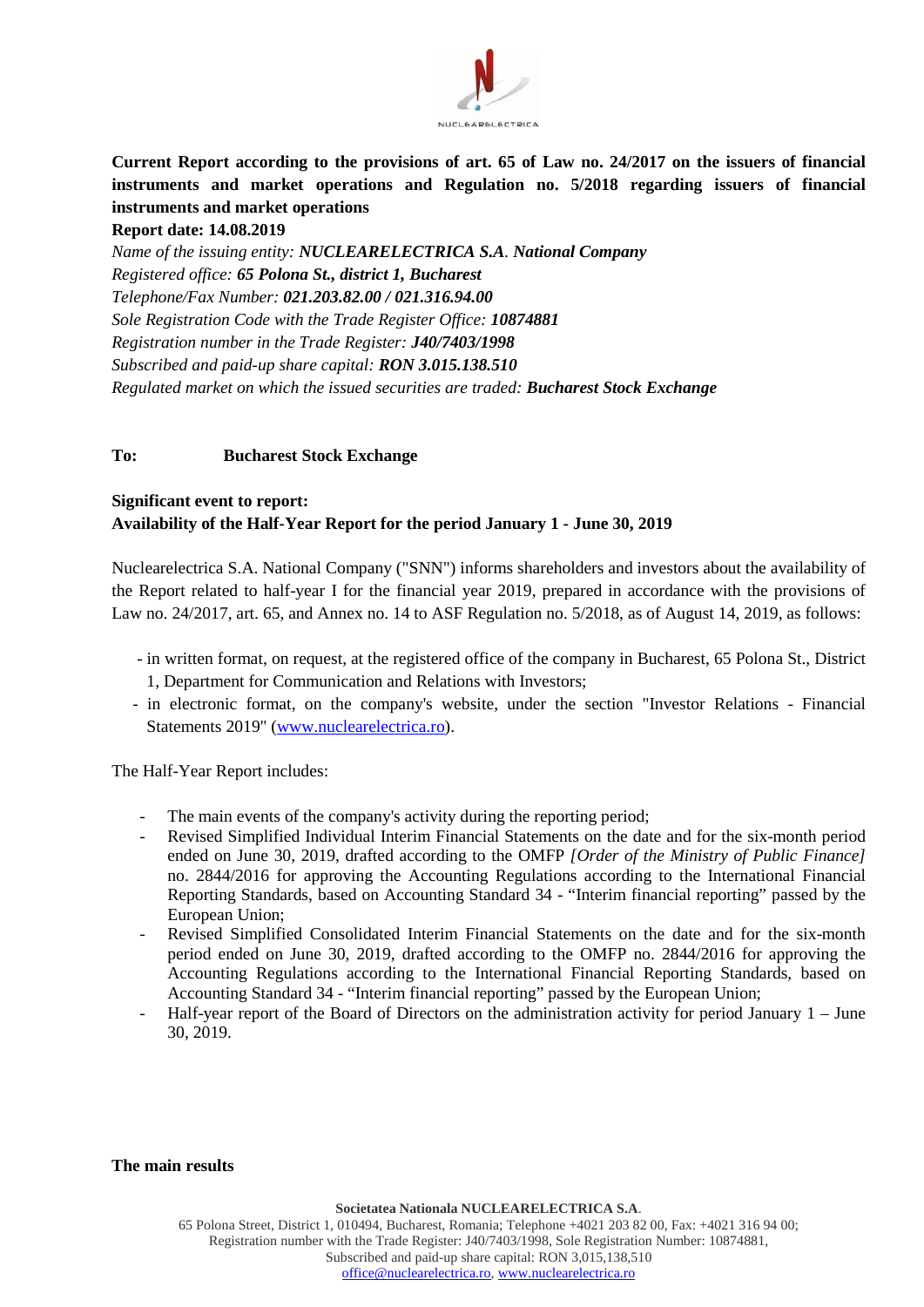### **1. Financial results of the period**

**During the 6-month period that ended on June 30, 2019, SNN recorded a net profit of 290,661 thousand lei, 59.4% more than in the similar period of last year. The operational result (EBIT) recorded a 69.2% increase, and the EBITDA a 31.1% increase, compared to the same period of the previous year**, mainly following the increase of operational revenues by 20,1%, influenced by the increase by 22% of the revenues from the sale of electricity.

| <b>Indicator</b><br>[thousand RON]                       | 6-month period<br>ended on June 30,<br>2019<br>(revised) | 6-month period<br>ended on<br>June 30, 2018<br>(revised) | <b>Variation</b> |
|----------------------------------------------------------|----------------------------------------------------------|----------------------------------------------------------|------------------|
| <b>Production (GWh)*</b>                                 | 4,919                                                    | 4,969                                                    | $(1.0\%)$        |
| Operating income, out of which:                          | 1,208,559                                                | 1,006.687                                                | 20.1%            |
| Income from electricity sales**                          | 1,181,738                                                | 968,625                                                  | 22.0%            |
| Operating expenses, minus impairment and<br>depreciation | (569, 502)                                               | (519, 334)                                               | 9.7%             |
| <b>EBITDA</b>                                            | 639,057                                                  | 487,353                                                  | 31.1%            |
| Impairment and depreciation                              | (274, 872)                                               | (272,099)                                                | 1.0%             |
| <b>EBIT</b>                                              | 364,185                                                  | 215,254                                                  | 69.2%            |
| Net financial result                                     | (4,063)                                                  | 14,936                                                   | n/a              |
| Net corporate tax expense                                | (69, 461)                                                | (47, 876)                                                | 45.1%            |
| Net profit                                               | 290,661                                                  | 182,314                                                  | 59.4%            |

*\*Electricity produced and delivered by Cernavoda NPP in the National Energy System.*

*\*\*Including revenues from the sale of thermal energy, insignificant in the total revenues.*

*\*\*\*) Extract from the Revised Simplified Individual Interim Financial Statements on the date and for the sixmonth period ended on June 30, 2019.*

The gross electricity production of the two operational units of CNE Cernavoda was 5,367,792 MWh in the first half-year of 2019, out of which 4,918,714 MWh delivered in the National Energy System.

**The Operating income** increased by 20.1%, influenced by the 22.1% increase in the weighted average price of the electricity sold in the first half-year of 2019 as compared to the weighted average price in the first halfyear of 2018, given the sale of a total quantity of electricity over the period January 1 - June 30, 2019 similar to the total quantity sold over the period January 1 - June 30, 2018 (only 1% decrease).

**Operating expenses** increased by 9.7% over the period January 1 - June 30, 2019, as compared to the same period of the year of 2018. This evolution is mainly determined by the increase of the expenses with the purchased electricity and the slight increase of personnel expenses, partially compensated by the decrease of the repair and maintenance expenses.

**Net currency exchange differences** negatively influenced the net result, so in the first half-year of 2019, net financial expenses were recorded, while in the same period of the previous year net financial revenues were recorded. The main currencies to which there are exposures are EUR and CAD.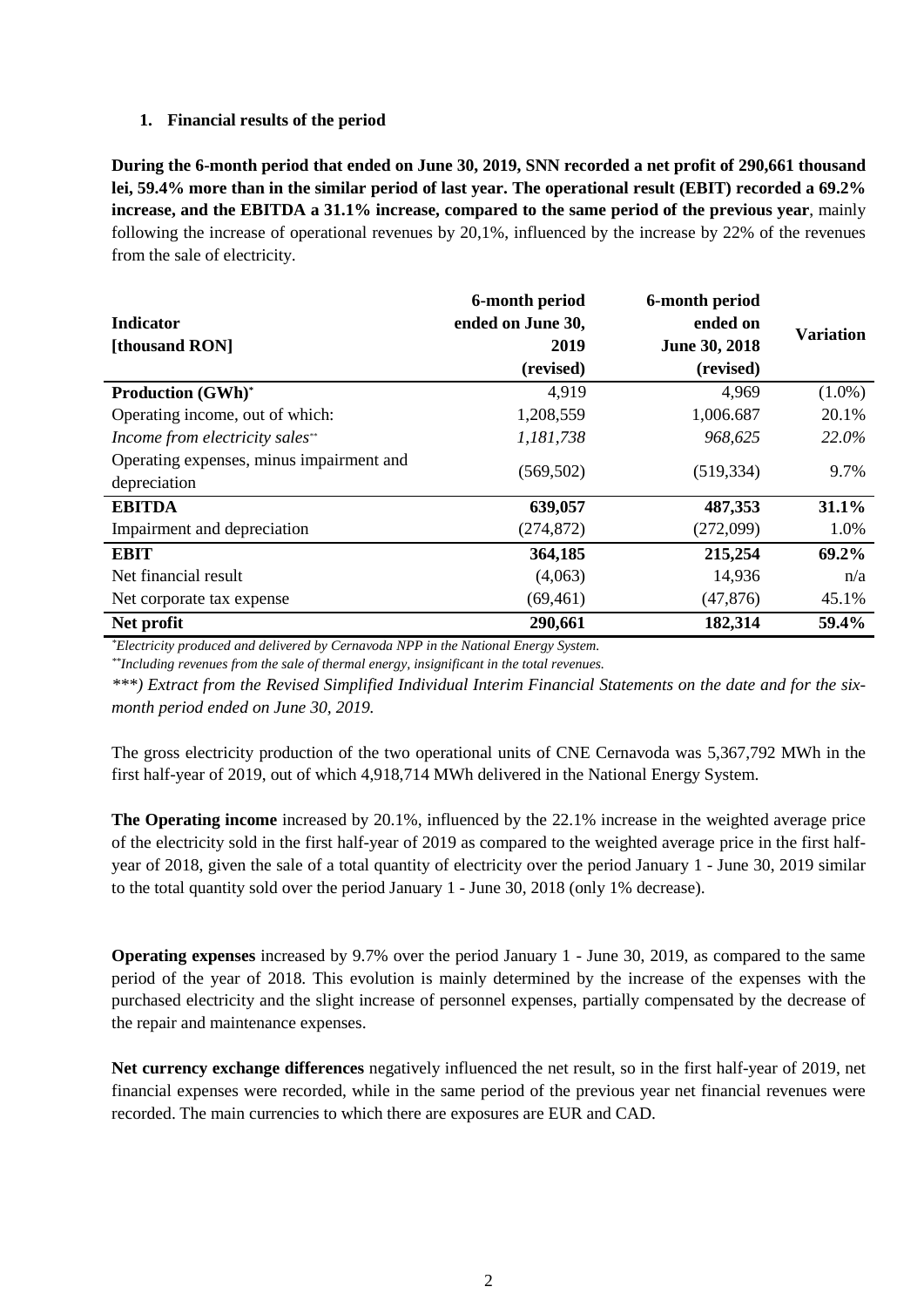The increase of the **corporate tax expense** diminishes the positive influences of the other elements. This increase was caused by the increase of taxable profit calculated for the first half-year of 2019 compared to that calculated for the same period of the previous year.

# **2. Electricity sales (quantities, prices and values) in the 1st half-year of 2019**

The gross electricity production of the two operational units of CNE Cernavoda was 5,367,792 MWh in the first half-year of 2019, out of which 4,918,714 MWh delivered in the National Energy System.

| Sales by types                                                                    | <b>Quantities</b><br>in MWh | $\frac{0}{0}$<br>of total<br>sales | <b>Average price</b><br>[Ron/MWh]<br>with Tg<br>included] | <b>Revenues from</b><br>sales<br>[Ron] |
|-----------------------------------------------------------------------------------|-----------------------------|------------------------------------|-----------------------------------------------------------|----------------------------------------|
| Sales on the regulated market                                                     | 6,100                       | $0.1\%$                            | 189.51                                                    | 1,156,011                              |
| Sales on the free market (bilateral contracts and<br>PZU sales), out of which:    | 5,091,397                   | 99.6%                              | 231.62                                                    | 1,179,269,082                          |
| - Sales on PCCB - LE, PCCB - NC, PCSU, PC -<br>OTC contracts and supply contracts | 4,400,917                   | 86.1%                              | 233.66                                                    | 1,028,300,818                          |
| - PZU sales                                                                       | 690,480                     | 13.5%                              | 218.64                                                    | 150,968,264                            |
| PE positive imbalances <sup>*</sup>                                               | 14,827                      | $0.3\%$                            | 165.28                                                    | 2,450,621                              |
| <b>Total sales First half-year of 2019</b>                                        | 5,112,324                   | 100%                               | 231.38                                                    | 1,182,875,714                          |

**Electricity sales (quantities, prices and values) in the 1st half-year of 2019**

*\*) NB: RON 104,201 of the value presented represents redistributed revenues resulted from the balancing of the system, based on the application of ANRE Order no. 76/2017 and ANRE Order no. 31/2018.*

As compared to the same period of the previous year, the quantity of electricity sold on the competition market of bilateral contracts increased by 9%, and benefited from an increase of the average sale price on this market by 18% (price without Tg), while the electricity quantity sold on the spot market (PZU) decreased by 35%, whereas an average sale price on this market higher by 38% (price without Tg) was registered.

## **Sales on the regulated market**

In the six-month period that ended on June 30, 2019, the Company sold approximately 0.1% of energy on the regulated market at a regulated price. For the year 2019, in order to comply with the provisions of the Government Emergency Ordinance no. 114/28.12.2018, ANRE issued Decision no. 326/2019, by which it established a quantity of energy to be sold by SNN on regulated contracts of 1,377 GWh (out of which 6.1 GWh for the period January 1 - June 30, 2019), and for the following years, the sales obligations based on regulated contracts for SNN to be set at a maximum level of 65% of the amount of electricity delivered. Also, ANRE established by said Decision the regulated price that must be used in 2019, i.e. 188.33 RON/MWh, value which does not include the tariff for electric energy transmission service paid to Transelectrica S.A. for the introduction of electricity in the electricity transmission network.

In the first half-year of 2019, the energy quantities sold based on contracts concluded on the regulated market were compliant with ANRE Decision no. 326/25.02.2019. ANRE established a regulated price for SNN of RON 188.33 /MWh (without  $T_g$ ).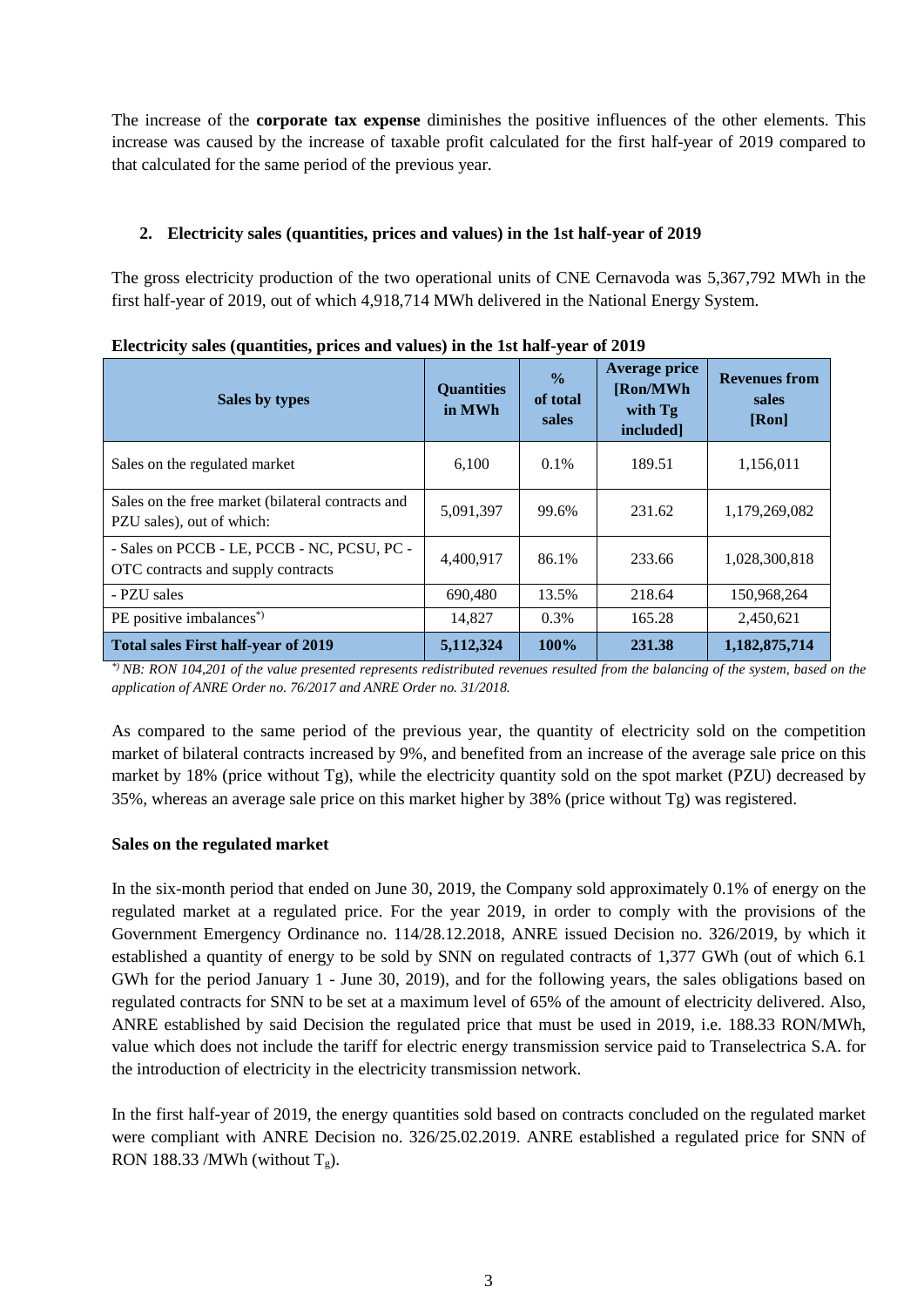#### **Sales on the competitive market**

The sold electricity quantities on the competitive market of bilateral contracts represented in the first half-year of 2019 a percentage rate of 86% out of the total volume of the sold energy. The average sale price on bilateral contracts in the first half-year of 2019 was RON 233.66 /MWh (with  $T_g$ ), recording an increase of 18.2% as compared to the average price recorded in the first half-year of 2018, of RON 197.68 /MWh (with  $T_g$ ); given the fact that the values of the electric power input transport fee in the  $T_g$  network were the following: RON 1.05 /MWh for the period July 1, 2017 - June 30, 2018, according to ANRE Order no. 48/22.06.2017 and RON 1.18 /MWh for the period July 1, 2018 - June 30, 2019, according to ANRE Order no. 108/20.06.2018.

The electricity quantity sold based on contracts, on the spot market (PZU) and on PE is 5,112,324 MWh, 2.9% more than the sales program, of 4,968,531 MWh (sized on the production estimate, without estimating unplanned outages) and 0.26% less than the electricity quantity sold in the same period of 2018.

On the spot market (PZU), during the first half-year of 2019, a quantity of electricity representing 13.5% of the total sale volumes was sold, compared to the percentage share of 20.6% recorded in the same period of 2018. The energy average selling price on the spot market (PZU) achieved by SNN in the 1st half-year of 2019 was 218.64 lei/MWh (with  $T_g$  included), compared to 158.73 lei/MWh (with  $T_g$  included) recorded during the same period of 2018.

The revenues obtained from the electricity market related to electricity deliveries in the first half-year of 2019 are 1,182,875,714 lei (out of which 104,201 lei represents redistributed revenues resulted from balancing the system, based on the application of ANRE Order no. 76/2017 and ANRE Order no. 31/2018), 0.16% higher than the budget revenues for the first semester of 2019, and 21.8% higher than the revenues in the same period of the previous year.

## **3. Degree of achievement of investments at the end of the first half of 2019**

The total value of the investment program of SNN for 2019 is 256,548 thousand RON (without the component allocated to the payment of the debt service related to long-term loans), a program approved by Resolution no. 6/20.05.2019 of the Ordinary General Assembly of Shareholders of SNN.

| Year | <b>Value</b><br>of the investment program<br>[thousand RON] | <b>Performed</b><br>$(01.01 - 30.06)$<br>[thousand RON] | <b>Achievement level</b><br>$(01.01 - 30.06)$<br>$($ %) |
|------|-------------------------------------------------------------|---------------------------------------------------------|---------------------------------------------------------|
| 2019 | 256,548                                                     | 136.948                                                 | 53.4%                                                   |
| 2018 | 244,867                                                     | 74.582                                                  | 30.5%                                                   |

The comparative situation of the investment accomplishments (value and percentage) for the first half-year of 2019 compared to the same period of 2018 is presented in the table below:

As in the previous years, Nuclearelectrica S.A. structured its investment development program on objectives defined in relation to the needs of the production branches (Cernavoda NPP and Pitesti NFF), so as to achieve a high level of utilization of the production capacity (EAF Energy Availability Factor) in compliance with the nuclear safety norms and the long-term maintenance of the level of excellence in the operation of the plant. At the same time, the goal of the development program is to cover the necessity to upgrade/refurbish certain systems, for economic reasons (specific consumption reductions, improvement of certain parameters related